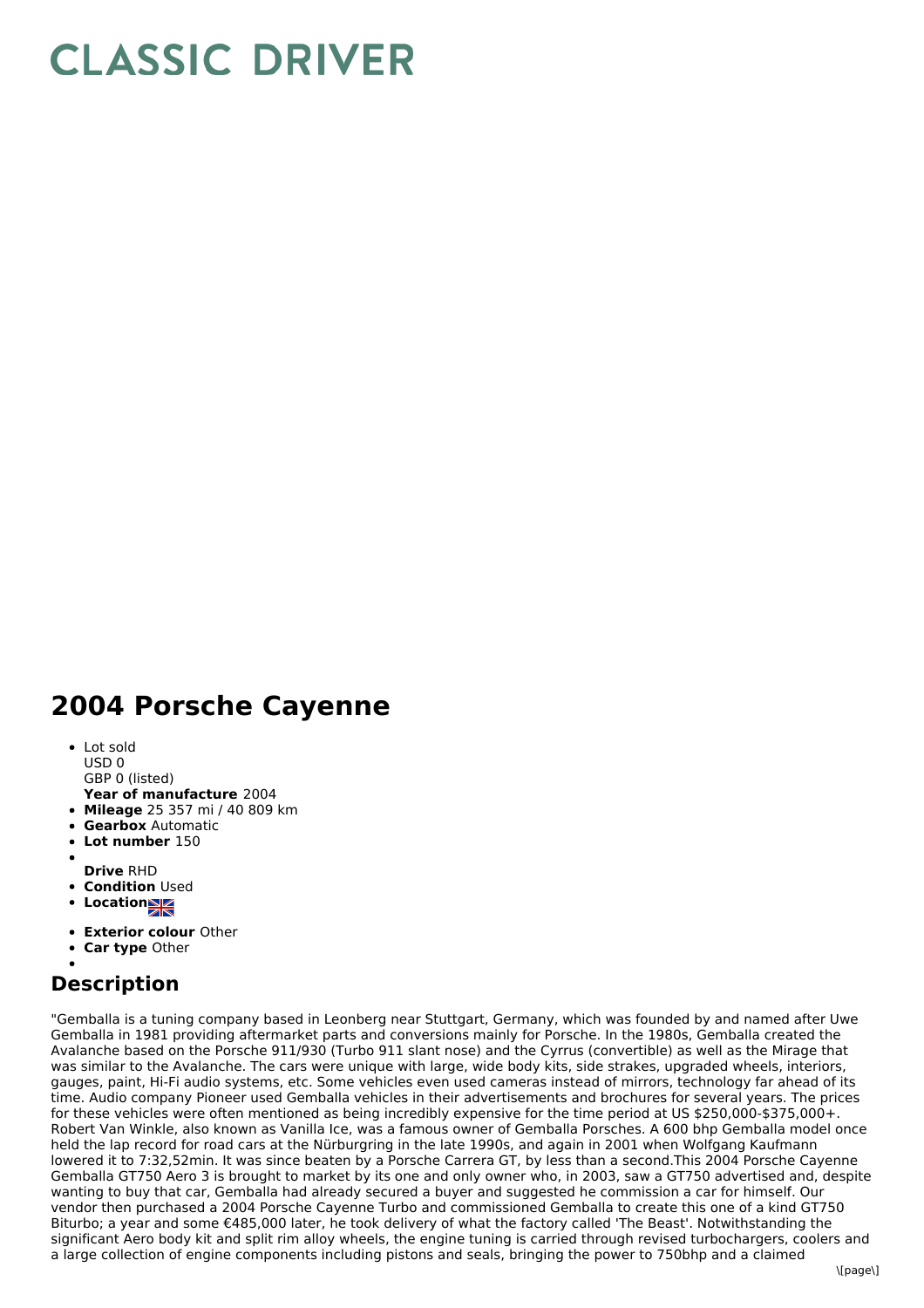1000ft/lb, enough to embarrass many a supercar on the autobahn. Our vendor has since returned to Gemballa for further upgrades including later light clusters and a 'detune' button for economy.... reducing power at a switch of a button to a mere 650bhp. The custom areas of this bespoke car include the trim with four Recaro bucket seat, full audio system including 5 screens (one reversing camera) and JL speaker system coupled with premium Genesis amplifiers and a fridge for good measure. Also supplied with a roof box in matching pearlescent white, other extras are simply too numerous to mention. The history file contains the original book pack with service stamps from Gemballa, amongst others, and an MoT certificate valid until June 2020.This has to be one of the most outrageous but powerful and imposing cars on the road; a genuine, comfortable four-seater at a fraction of the original list price. Codenamed 'The Beast' and as impressive today as it was in 2004, this is a remarkable vehicle.\* Interested parties should note the number plate shown is to be retained and a new, age-related registration issued instead. \*

Full Gemball build sheet;

## GEMBALLA GT 750 AERO 3 SPORT EXCLUSIVE

Exterior color: pearl white with red shade Interior leather color: mugello red Interior carpet color: can can red, piping mugello red Carbon-fibre color: white/silver Rooflining: red Alcantara

Overall vehicle price including basic car and all conversions by GEMBALLA (stages 1-3):€485,798.86

BASIC CAR

Porsche Cayenne 955 Turbo, VIN: WP1ZZZPZ4LA81129

STOCK EXTRAS (PORSCHE)

- 3Y3 Manual roll-up sunscreen
- 3FE Sunroof electrically
- 1D9 Trailer hitch electrically folding
- 7K3 RDK Tire pressure management
- 1N3 Servotronic
- 1NP Wheel hub covers, colored crest
- 9AH 4-zones air condition
- Q1D Sport seats Cayenne Turbo
- 4LC Multifunction steering wheel, leather, radio, phone
- 9JA Non-smoker package
- 9ZP Telephone module for PCM with passive receiver
- 
- 7A2 CD-Changer (6-way) Compass display/Turbo
- GEMBALLA CONVERSIONS (Stage one, 2004)

GEMBALLA Aerokit 2 (Front bumper, door sidepanels, rear apron, fender extensions front and rear)

GEMBALLA front bonnet

GEMBALLA reacing brake system 380mm/8-piston brake calipers on front axle, 345mm/4-piston brake calipers on rear axle GEMBALLA wheel set GEMBALLA RACING 22", FA: 10.0J x 22"os 41 with 265/35ZR22, RA: 10.0J x 22" os 36 with

295/30ZR22

GEMBALLA suspension electronic, lowering level 40mm

GEMBALLA engine kit 700hp/920Nm

GEMBALLA engine kit "Hot countries" with extra large intercoolers and special pressure pipes

GEMBALLA alloy pedals

GEMBALLA rear single seat unit with glass cabinet, storage box and cooling box available as addons

GEMBALLA interior design carbon-fibre package

GEMBALLA velours carpet and rear compartment with logo stichting

GEMBALLA special leather interior

GEMBALLA rooflining including A-/B-/C-/D-frames and sunvisors in red Alcantara

GEMBALLA complete paintwork in pearl white with orange shade

GEMBALLA logo stitching in all four headrests

GEMBALLA painted wheel center for 22" wheels

GEMBALLA instrument dials

GEMBALLA ECU remapping

Pioneer 8" monitor

GEMBALLA multimedia system with 8" monitor and DVD changer in center console

GEMBALLA multimedia system addon with two additional 8" monitors in front headrests

GEMBALLA multimedia system addon with additional 6,5" monitor in dashpanel

Tinted windows, 6x side, 1x rear

GEMBALLA cooling box for rear single seat unit

GEMBALLA additional interior leather coating for all plastic parts

GEMBALLA safeboxes, integrated in the left and right metal backrests of the rear seats

GEMBALLA exterior design carbon-fibre package

GEMBALLA ash tray for multimedia console

GEMBALLA steering wheel AIRBAG COMPETITION II, leather and carbon-fibre

GEMBALLA sport seats type SPORT with carbon-fibre backrests in front

GEMBALLA sport exhaust system

GEMBALLA sport tailpipes

GEMBALLA sport catalysts

GEMBALLA sport manifolds

GEMBALLA floor mats set

GEMBALLA CONVERSIONS (Stage two, 2005)

GEMBALLA engine power upgrade 750hp/950Nm GEMBALLA wheel set GEMBALLA RACING II 23", FA: 11.0J x 23" os 60 with 315/25ZR23 and RA: 11,0J x 23" os 60 with

315/25ZR23

GEMBALLA painted wheel center for 23" wheels

GEMBALLA rear sport seats type SPORT with carbon-fibre switch panels

GEMBALLA electrical storage compartments under rear seats left and right

GEMBALLA illuminated underfloor in side sills, illuminates by unlocking and locking process

GEMBALLA CONVERSIONS (Stage three, 2007)